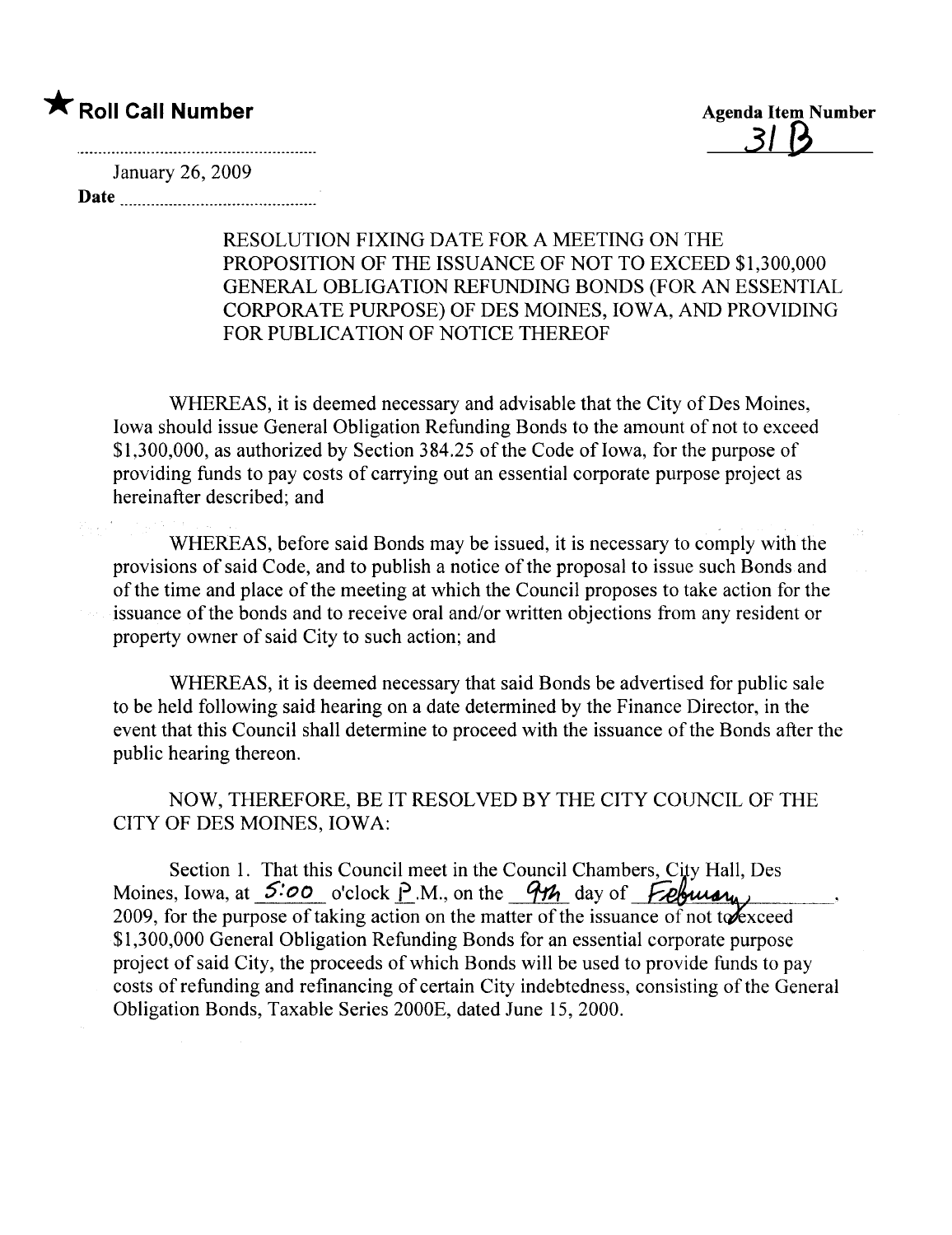# \* Roll Call Number Agenda Item Number

 $\frac{3}{3}$ 

and the contract of the contract of the contract of the contract of the contract of the contract of the contract of January 26, 2009 Date

> Section 2. That the Clerk is hereby directed to cause at least one publication to be made of a notice of said meeting, in a legal newspaper, printed wholly in the English language, published at least once weekly, and having general circulation in said City, said publication to be not less than four clear days nor more than twenty days before the date of said public meeting on the issuance of said Bonds.

Section 3. That the Finance Director be and is hereby authorized and directed to determine the final principal amount of the Bonds to be offered for sale and the date for the sale of the same, subject in all respects to a determination by this Council to take additional action for the issuance of the same following the public hearing thereon, and that the Clerk and the Finance Director are hereby authorized and directed to prepare such notice and sale information as may appear appropriate, to publish and distribute the same on behalf of the City and this Council and otherwise to take all action necessary to permit the sale of said Bonds on a basis favorable to the City and acceptable to the Council, including the receipt of electronic bids by facsimile transmission and through the Parity electronic bidding system, which procedures are hereby found and determined to provide reasonable security and maintain the integrity of the competitive bidding process, and faciltate the delivery of bids by interested parties in connection therewith.

Section 4. The notice of the public hearing shall be in substantially the following form: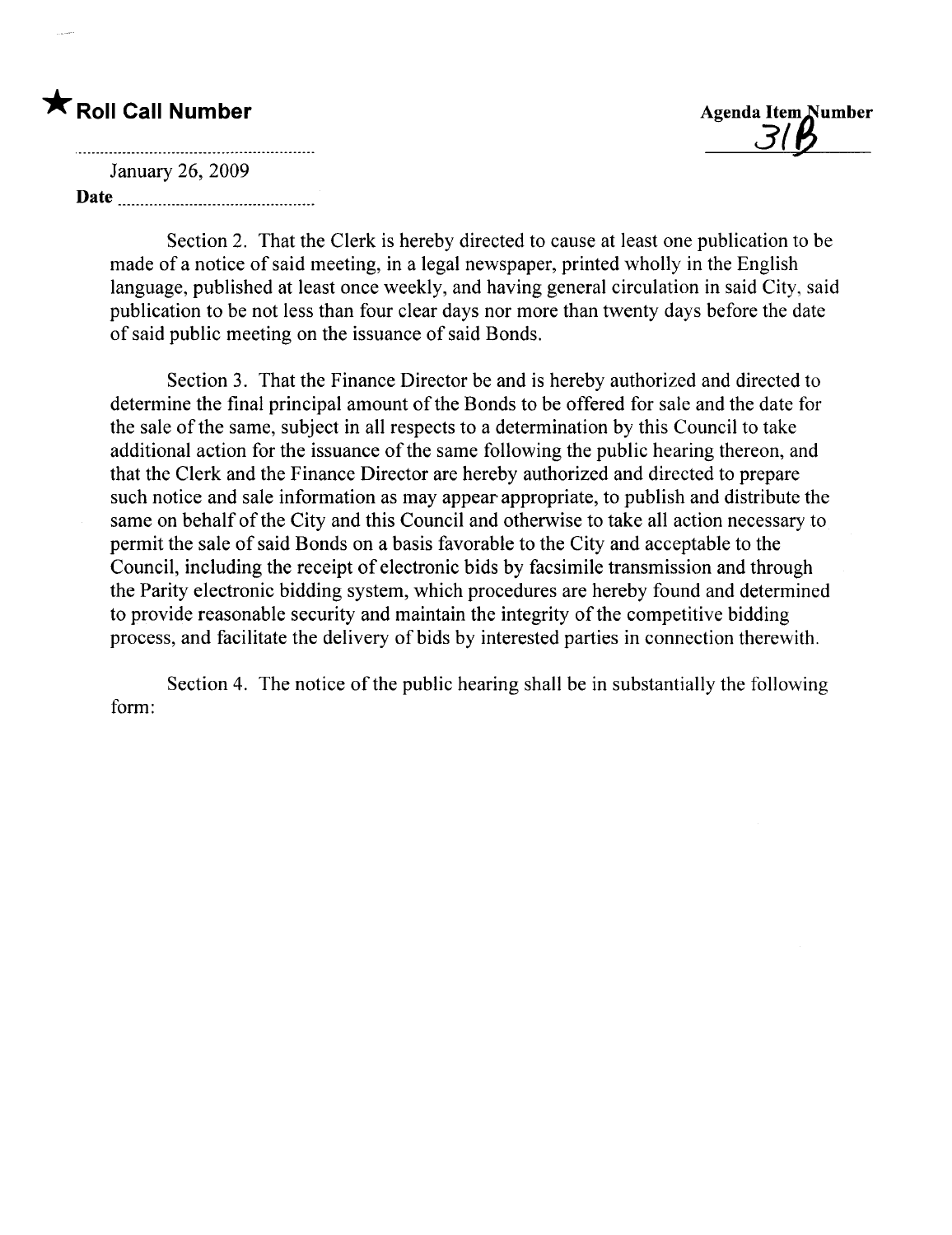## \* Roll Call Number Agenda Item Number

#### January 26,2009

Date and the set of the set of the set of the set of the set of the set of the set of the set of the set of the set of the set of the set of the set of the set of the set of the set of the set of the set of the set of the

### NOTICE OF MEETING OF THE COUNCIL OF THE CITY OF DES MOINES, IOWA, ON THE MATTER OF THE PROPOSED ISSUANCE OF NOT TO EXCEED \$1,300,000 GENERAL OBLIGATION REFUNDING BONDS (FOR AN ESSENTIAL CORPORATE PURPOSE) OF SAID CITY, AND THE HEARING ON THE ISSUANCE THEREOF

PUBLIC NOTICE is hereby given that the Council of the City of Des Moines, Iowa, will hold a public hearing on the  $\frac{9\%}{100}$  day of  $\frac{6}{100}$   $\frac{6}{100}$ , at 5:00 o'clock  $\overline{P}$ .M., in the Council Chambers, City Hall, Des Mones, Iowa, at which meeting the Council proposes to take additional action for the issuance of not to exceed \$1,300,000 General Obligation Refunding Bonds for an essential corporate purpose project of said City, in order to provide funds to pay costs of refunding and refinancing of certain City indebtedness, consisting of the General Obligation Bonds, Taxable Series 2000E, dated June 15, 2000.

At the above meeting the Council shall receive oral or written objections from any resident or property owner of said City, to the above action. After all objections have been received and considered, the Council will at this meeting or at any adjournment thereof, take additional action for the issuance of said Bonds or wil abandon the proposal to issue said Bonds.

This notice is given by order of the Council of Des Moines, Iowa, as provided by Section 384.25 of the Code of Iowa.

Dated this day of , 2009.

City Clerk of Des Moines, Iowa

(End of Notice)

(Council Communication No.  $04.047$ )